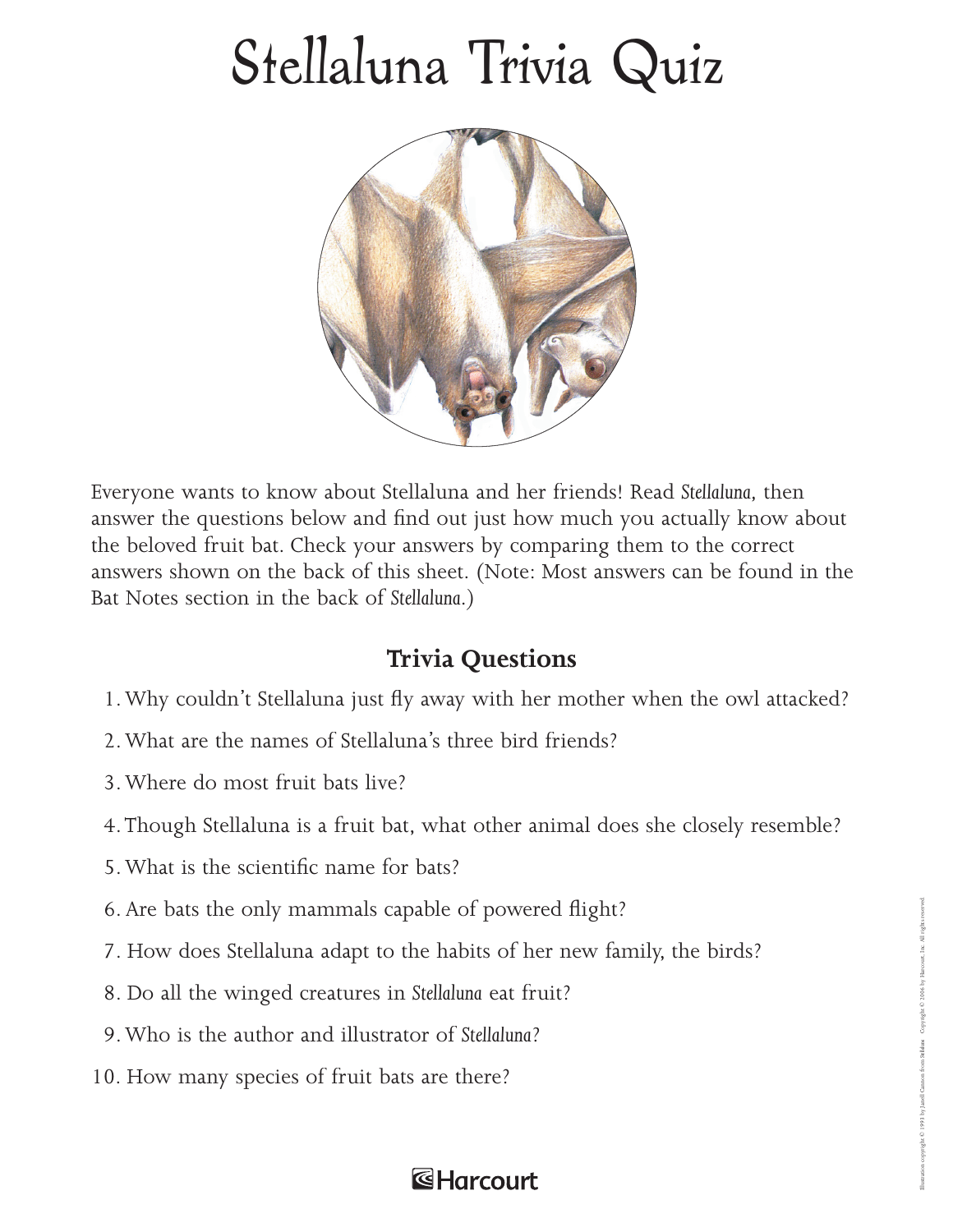## **Answers to Stellaluna Trivia Questions**

- 1. Stellaluna couldn't fly away because her wings were too weak.
- **2. Pip, Flitter, and Flap.**
- **3. Most fruit bats live in tropical and subtropical climates that provide year-round**  reserves of fruit, flowers, and nectar.
- **4. The fox.**
- **5. Chiroptera, which means "hand-wing."**
- **6. Yes.**
- 7. She eats bugs; flies during the day and sleeps at night; and doesn't hang by her feet.
- **8. No; the birds eat bugs.**
- **9. Janell Cannon.**
- **10. About 170.**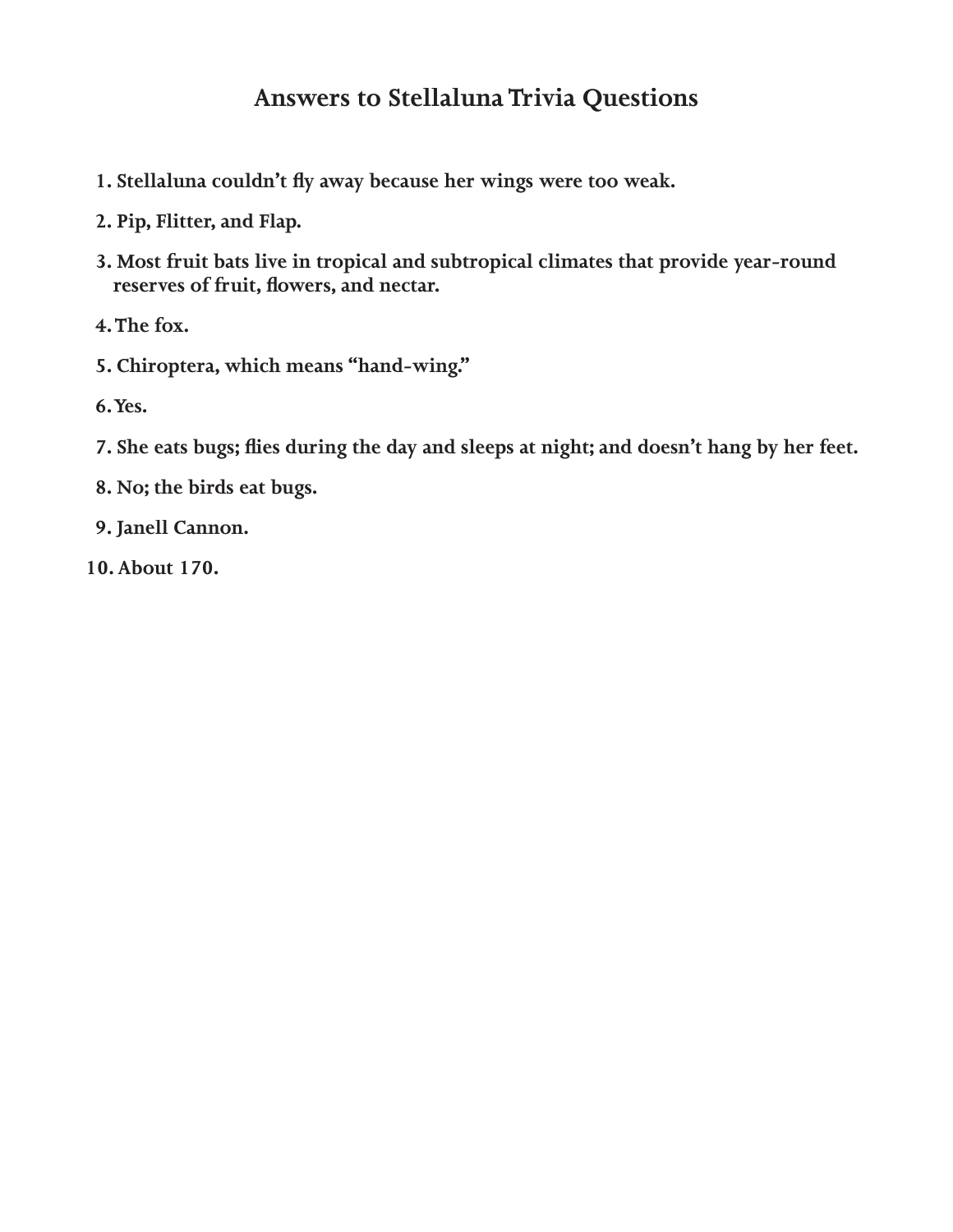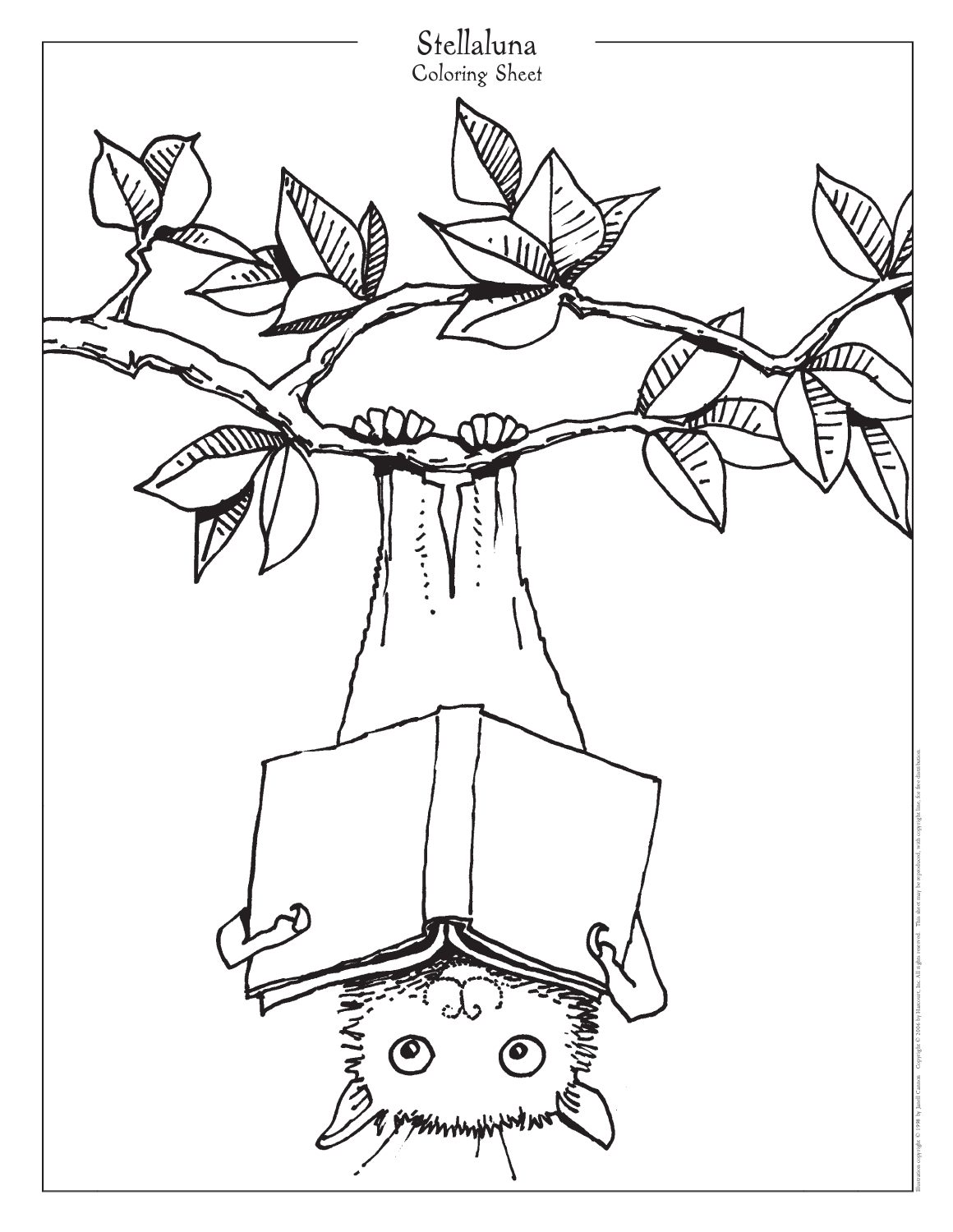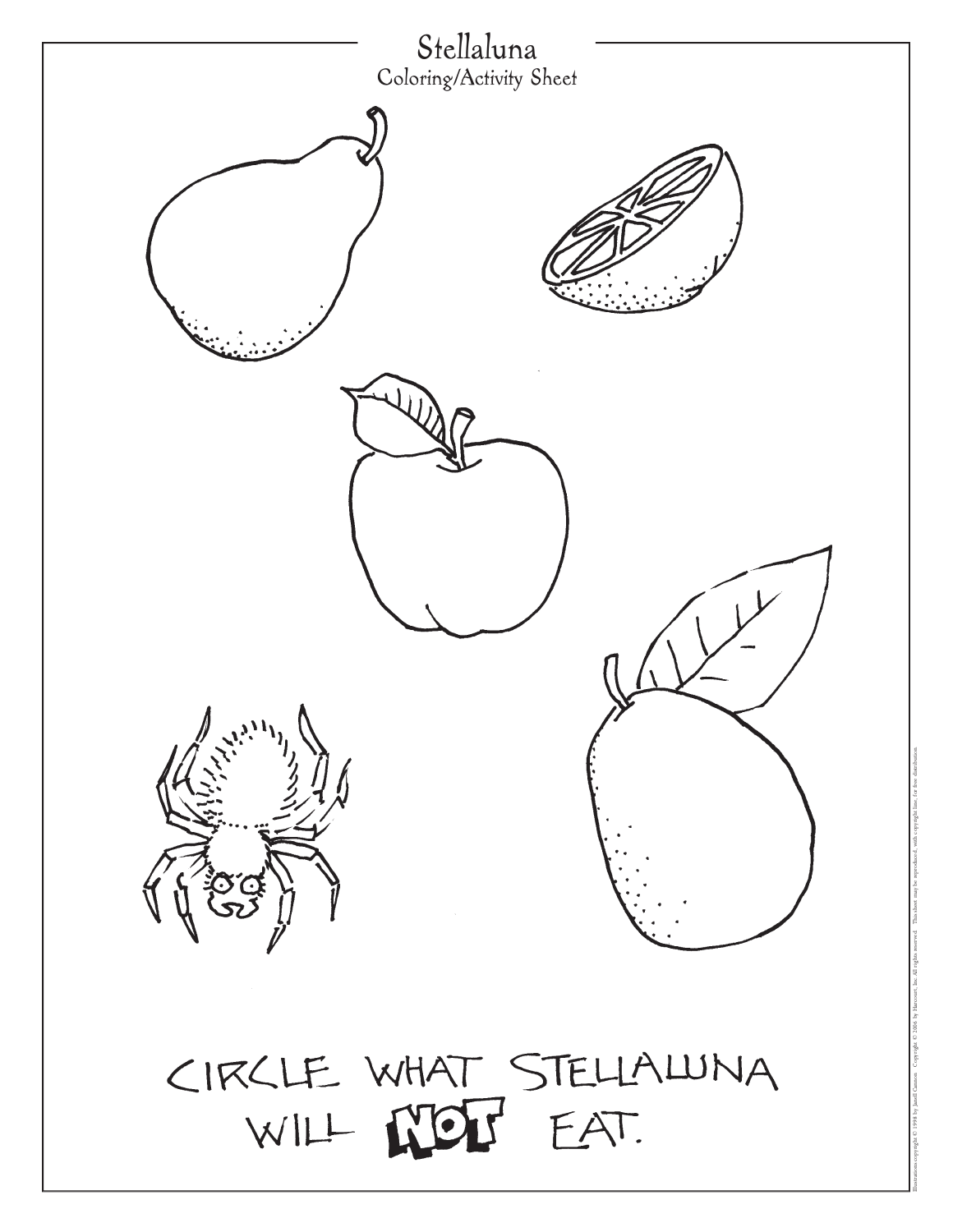